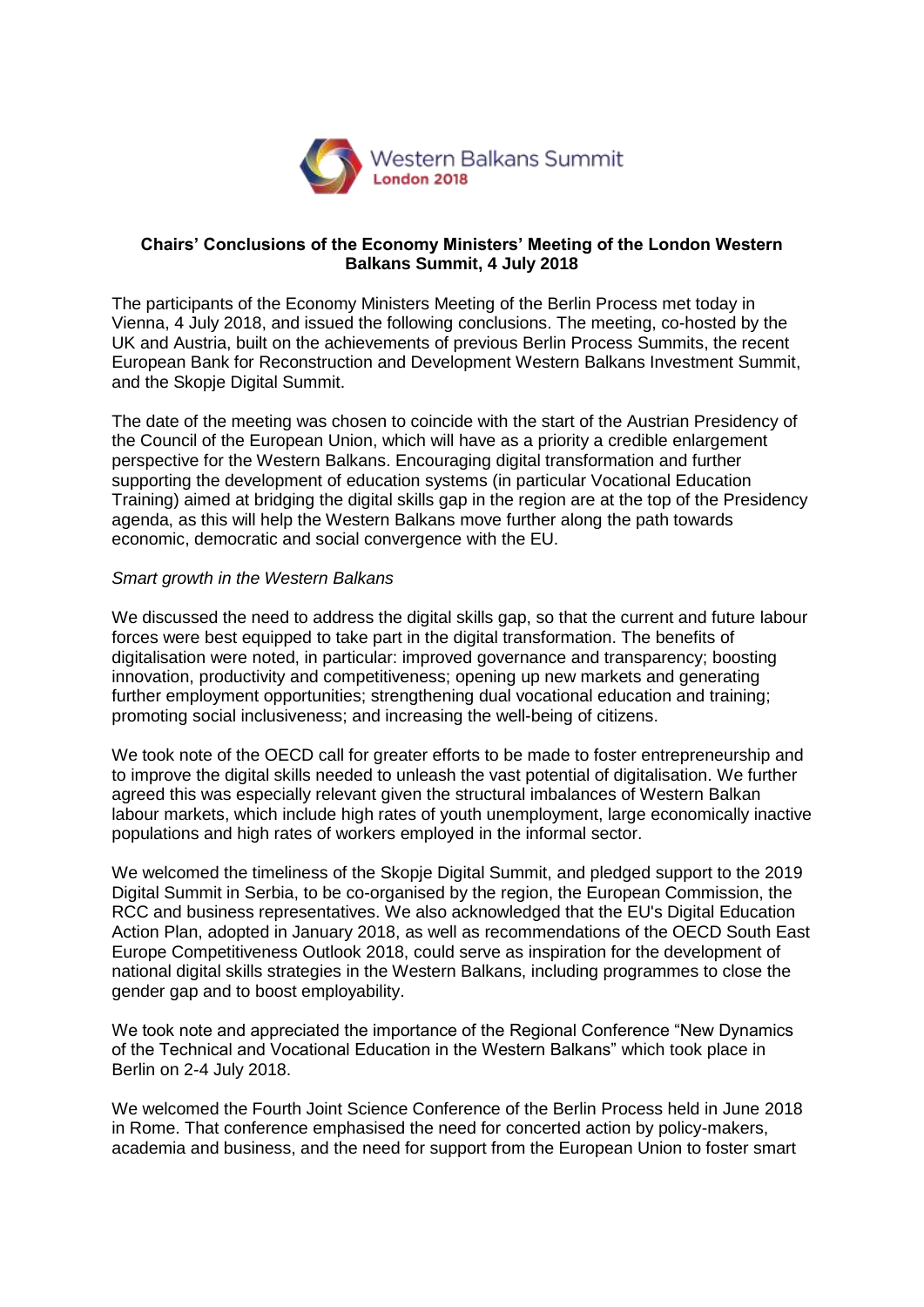growth and digital transformation. We noted the progress made towards establishing the Western Balkans Research Foundation.

Energy transition was reflected upon, in anticipation of a meeting of Ministers of Energy and of Environment to take place in December, as well as the role that hydropower could play in that transition and in reducing dependency on energy imports.

# *Regional Economic Integration*

We welcomed the progress made in implementing the Multi-Annual Action Plan of the Regional Economic Area (MAP REA) and the priority areas for 2018/19 outlined by the Regional Cooperation Council (RCC) and CEFTA Secretariat on each of the four pillars (see Annex). We confirmed the transformative potential of the Regional Economic Area (REA), recognised the importance of regional integration, and reaffirmed our strong commitment to establishing the REA and to strengthening economic ties among Western Balkans economies and with the EU. Acknowledging that the REA is based on full regional ownership, we welcomed the role the RCC and CEFTA Secretariats played in regional coordination and monitoring. We further noted the progress made by the WB6 Chamber Investment Forum Permanent Secretariat, which was inaugurated during the Trieste Summit. We welcomed in particular the adoption of the Regional Investment Reform Agenda (RIRA) and the launch at the Western Balkans Investment Summit in EBRD HQ in London in February of the [online investment platform,](http://www.investinsee.com/) which presents the region as a one investment destination.

## *Support to the private sector and SMEs in the Western Balkans*

We agreed that local capital markets were not able to sufficiently finance SMEs in the Western Balkans. We noted the SME Policy Index evidence suggesting that small, young, rural and innovative firms could struggle to access funding in a region where bank lending dominated the credit market, and where there were few alternative sources of finance available.

We discussed the need for Berlin Process partners to continue to support small enterprises and start-ups, including through the Western Balkans Enterprise Development & Innovation Facility (WB EDIF). We also discussed the further evolution of existing International Financial Institutions (IFI) instruments, based on well-defined market needs, such as additional guarantee products to indemnify local banks, and through broadening the selection of non-bank funding options. We explored how this could be supported, including through a combination of continued technical assistance programmes for non-bank financial institutions and by helping Western Balkans countries to expand the necessary legal framework for such financing. We explored how to widen financial literacy, advisory and awareness programmes in the Western Balkans to address demand-side deficiencies on the part of SMEs themselves.

We welcomed the announcement by the European Commission of a new guarantee instrument, which will be established under the Western Balkans Investment Framework and launched in early 2019. The initial EU commitment of up to €150 million in 2019-2020 will aim to leverage investment up to €1 billion to contribute to sustainable socio-economic development and regional integration. The guarantee will achieve this in particular by crowding-in private capital and by supporting private investment, working with the Commission's partner financial institutions in a broad range of sectors which could include start-up and SME support. The guarantee will aim to tackle key bottlenecks hampering access to finance in the region, including risk perception, reducing the collateral requirements on SMEs, and diversifying the financial products available beyond traditional banking.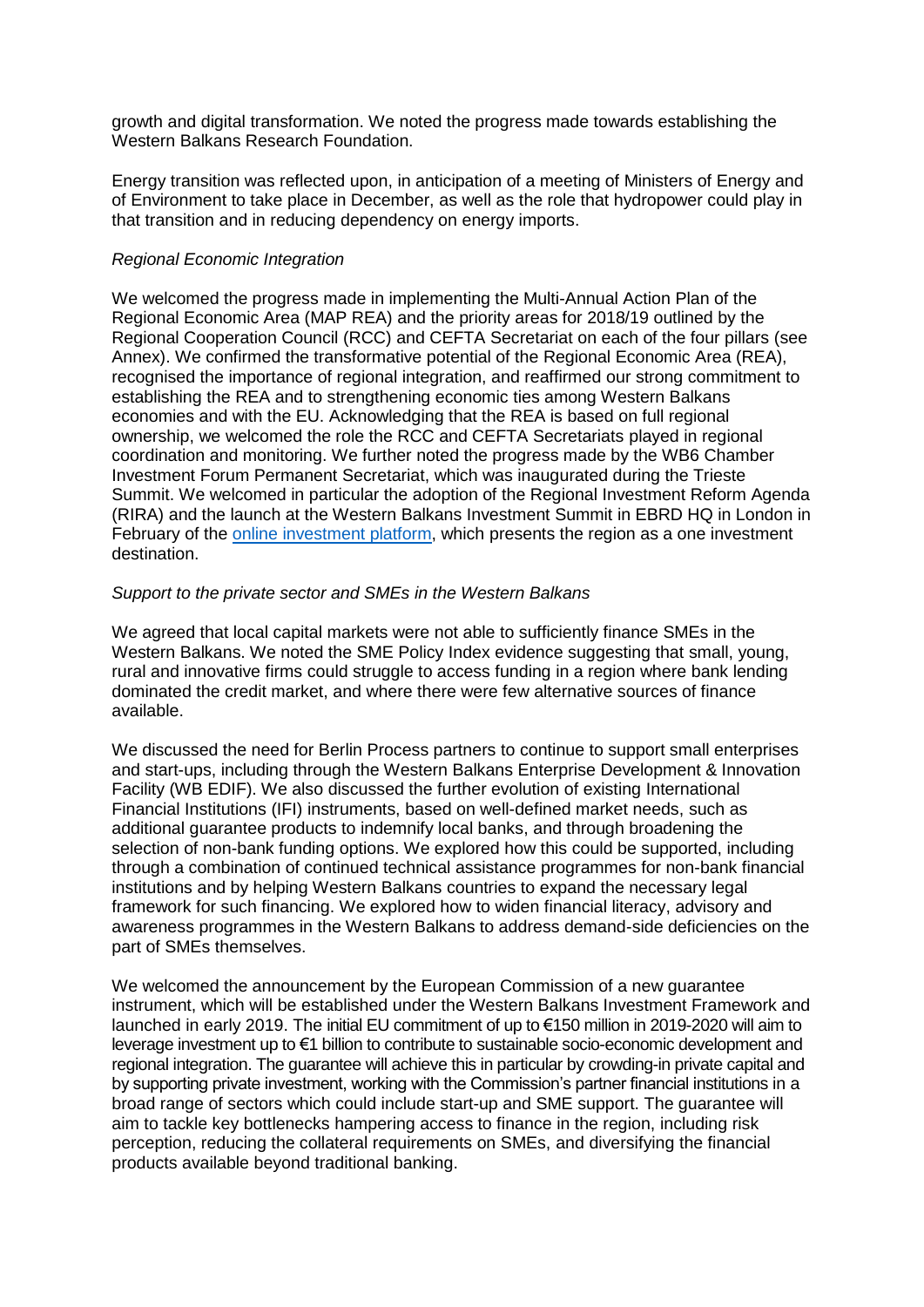# **Annex – MAP REA**

## **Taking stock of progress**

We took note of progress achieved in implementing the Multi-Annual Action Plan for a Regional Economic Area:

**Trade** 

- Entry into force of CEFTA Additional Protocol 5 on trade facilitation on 18 April 2018;
- Agreement to launch negotiations on a trade dispute settlement mechanism Additional Protocol 7; and
- Operationalised CEFTA Trade Statistics portal.

### Investment

- Endorsement of the Regional Investment Reform Agenda, including a set of policy areas to be reformed and joint/regional investment promotion agenda;
- Establishment of a regional capital markets platform and development of a regional programme for diversification of capital markets; and
- Advanced preparation of Smart Specialisation (S3) strategies: establishment of S3 working platforms and draft of S3 Roadmaps.

#### Mobility

- Agreement to open negotiations on a Mutual Recognition Agreement on Professional Qualifications for selected professions;
- Endorsement of Regional Principles for the Model of Recognition of Academic Qualifications;
- Joint Exercise on Recognition under implementation and capacity building extended to established network of European Network of Information Centres and National Academic Recognition Information Centres (ENIC/NARIC) and Quality Assurance Agencies in Western Balkans 6 (WB6);
- Draft of a joint position of WB6 on Horizon Europe and extension of capacity building to establish network of WB6 EURAXESS centres; and
- Integration of WB6 in EU's work on Open Science.

## Digital integration

- Launch of a Digital Agenda for Western Balkans;
- Establishment of structured high-level regional political dialogue on digital transformation of the first WB6 Digital Summit, based on full WB ownership and government-industry collaboration;
- Agreement to continue the processes of lowering the roaming costs for the full coverage of consumers in the WB region and to support the implementation of a Roadmap to facilitate lowering roaming WB-EU;
- Strengthened cybersecurity capacities and extended capacity building to WB6 Computer Security Incident Response Teams (CSIRTs) network;
- Launch of the annual Western Balkans-European Commission ICT regulatory dialogue;
- Increasing integration of the region in EU digital frameworks;
- Launch of a substantial technical assistance package for identification of potential digital investments through WBIF/IPA; and
- Scaled-up regional interventions on digital literacy and skills.

#### **Forward-looking commitments**

We noted the commitment to deliver the following:

**Trade** 

- Completed ratification process of Additional Protocol 5 on trade facilitation in all CEFTA Parties (I.1.2.b);
- Fully populated CEFTA Statistical Portal (I.4.1. h);
- Additional Protocol 6 on trade in services liberalisation adopted by all Parties (I.4.1.a.);